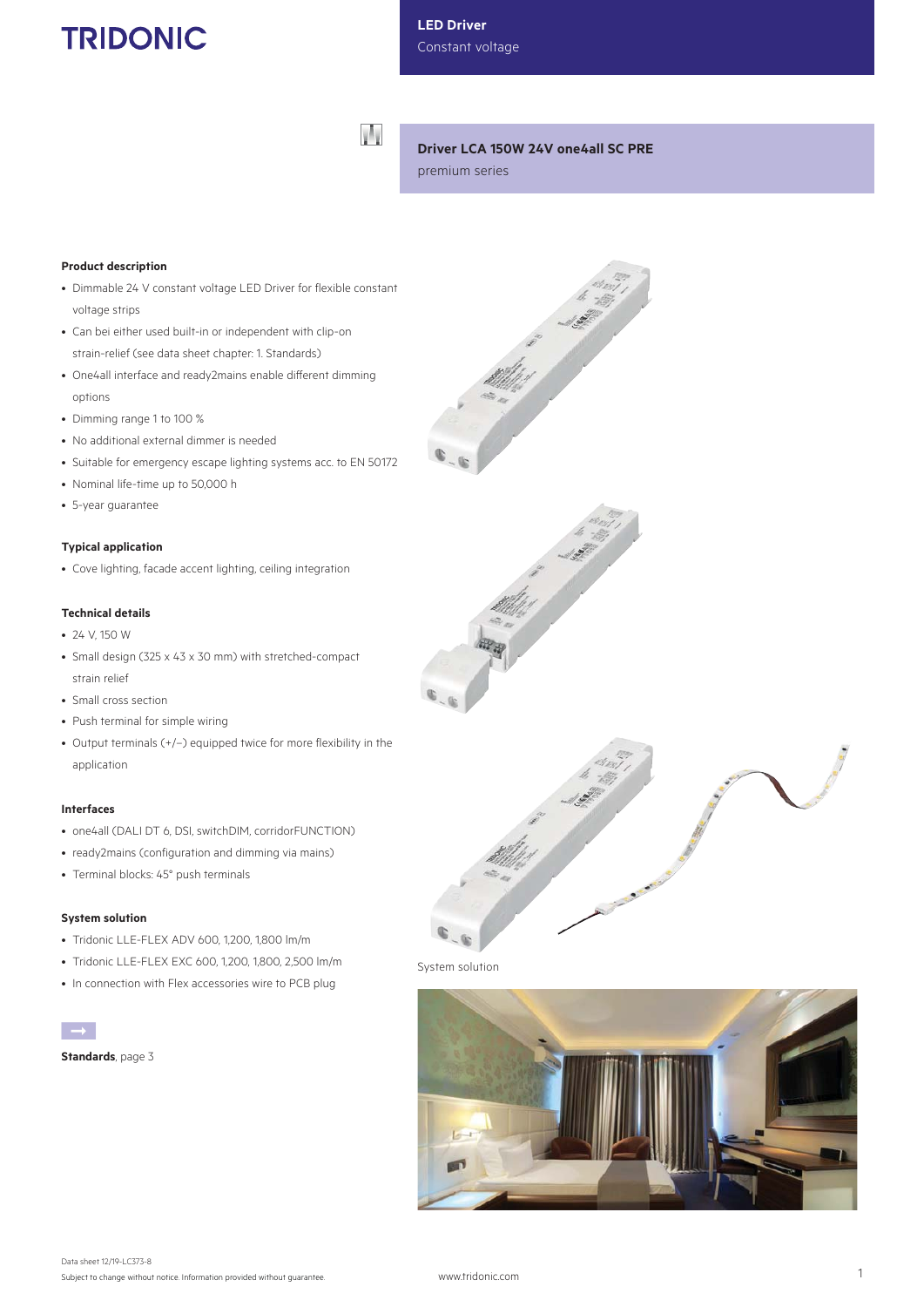# **TRIDONIC**

**IP20 SELV**  $\textcircled{F}$  $\textcircled{F}$  $\textcircled{F}$  $\textcircled{F}$  $\textcircled{F}$  $\textcircled{F}$  $\textcircled{F}$  $\textcircled{F}$  $\textcircled{F}$  $\textcircled{F}$  $\textcircled{F}$  $\textcircled{F}$  $\textcircled{F}$  $\textcircled{F}$  $\textcircled{F}$  $\textcircled{F}$  $\textcircled{F}$  $\textcircled{F}$  $\textcircled{F}$  $\textcircled{F}$  $\textcircled{F}$  $RoHS$ 

# **Driver LCA 150W 24V one4all SC PRE**

premium series

# **Technical data**

| Rated supply voltage                                                     | $220 - 240V$       |
|--------------------------------------------------------------------------|--------------------|
| AC voltage range                                                         | $198 - 264$ V      |
| DC voltage range                                                         | $176 - 280$ V      |
| Mains frequency                                                          | $0/50/60$ Hz       |
| Typ. current (at 230 V, 50 Hz, full load) $\textcircled{\scriptsize{1}}$ | 710 mA             |
| Typ. current (220 V, 0 Hz, full load, 15 % dimming level)                | 129 mA             |
| Leakage current (at 230 V, 50 Hz, full load) $^{\circ}$                  | $<$ 320 $\mu$ A    |
| Max. input power                                                         | 160 W              |
| Typ. efficiency (at 230 V / 50 Hz / full load)                           | 94 %               |
| $\lambda$ (at 230 V, 50 Hz, full load) <sup>®</sup>                      | 0.99               |
| Typ. power input on stand-by <sup>(2)</sup>                              | 0.44 W             |
| Typ. input current in no-load operation                                  | 66.4 mA            |
| Typ. input power in no-load operation <sup>®</sup>                       | 2.5 W              |
| In-rush current (peak / duration)                                        | 60.2 A / 195 µs    |
| THD (at 230 V, 50 Hz, full load) <sup>®</sup>                            | $< 4.3 \%$         |
| Starting time (at 230 V, 50 Hz, full load) <sup>10</sup>                 | 0.63 s             |
| Starting time (DC mode)                                                  | 0.32 s             |
| Switchover time (AC/DC) <sup>®</sup>                                     | 0.32 s             |
| Turn off time (at 230 V, 50 Hz, full load)                               | $< 8$ ms           |
| Output voltage tolerance                                                 | ±1V                |
| Output LF voltage ripple (< 120 Hz)                                      | ± 5%               |
| Max. output voltage (no-load voltage)                                    | 60 V               |
| PWM frequency                                                            | $\sim$ 1 kHz       |
| Dimming range                                                            | $1 - 100 %$        |
| Mains surge capability (between $L - N$ )                                | 1 kV               |
| Mains surge capability (between L/N - PE)                                | $2$ kV             |
| Life-time                                                                | up to 50,000 h     |
| Dimensions L x W x H                                                     | 325 x 43 x 29.8 mm |
|                                                                          |                    |



With strain-relief



Without strain-relief

## **Ordering data**

| Type                           | Article number | Packaging<br>carton <sup>④</sup> | Packaging<br>pallet   | Weight per pc. |
|--------------------------------|----------------|----------------------------------|-----------------------|----------------|
| Multi packaging                |                |                                  |                       |                |
| LCA 150W 24V one4all SC PRE    | 28001437       | $10 \text{ pc(s)}$ .             | 390 pc(s).            | 0.272 kg       |
| Single packaging               |                |                                  |                       |                |
| LCA 150W 24V one4all SC PRE SP | 28001923       | $10$ pc(s).                      | $240 \text{ pc(s)}$ . | 0.298 kg       |

 $\overline{\textcircled{\tiny{4}}}$  The strain relief is included in both packaging variants.

In the single packaging each Driver has also an individual packaging.

#### **Specific technical data**

| <b>Type</b>                 | Load  | Forward<br>voltage | Output<br>current | (at 24 V, full load) | Max. output power Typ. power consumption<br>(at 24 V, full load) | Typ. current consumption<br>(at 24 V, full load) | Max. casing<br>temperature tc | Ambient<br>temperature ta max. |
|-----------------------------|-------|--------------------|-------------------|----------------------|------------------------------------------------------------------|--------------------------------------------------|-------------------------------|--------------------------------|
|                             | 10 %  | 24 V               | 625 mA            | 15 W                 | 19.1 W                                                           | 122 mA                                           | 80 °C                         | $-25 - +60 °C$                 |
| LCA 150W 24V one4all SC PRE | 20 %  | 24 V               | 1.250 mA          | 30 W                 | 34.3 W                                                           | 174 mA                                           | 80 °C                         | $-25 - +60 °C$                 |
|                             | 30 %  | 24 V               | 1.875 mA          | 45 W                 | 49.7 W                                                           | 235 mA                                           | 80 °C                         | $-25 - +60 °C$                 |
|                             | 40 %  | 24 V               | 2.500 mA          | 60 W                 | 65.2 W                                                           | 298 mA                                           | 85 °C                         | $-25 - +55$ °C                 |
|                             | 50 %  | 24 V               | 3.125 mA          | 75 W                 | 80.7 W                                                           | 364 mA                                           | 85 °C                         | $-25 - +55$ °C                 |
|                             | 60 %  | 24 V               | 3.750 mA          | 90 W                 | 96.3 W                                                           | 430 mA                                           | 85 °C                         | $-25 - +55$ °C                 |
|                             | 70 %  | 24 V               | 4.375 mA          | 105 W                | 112.1 W                                                          | 498 mA                                           | 90 °C                         | $-25 - +50$ °C                 |
|                             | 80 %  | 24 V               | 5.000 mA          | 120 W                | 127.7 W                                                          | 565 mA                                           | 90 °C                         | $-25 - +50$ °C                 |
|                             | 90 %  | 24 V               | 5.625 mA          | 135 W                | 143.3 W                                                          | 633 mA                                           | 90 °C                         | $-25 - +50$ °C                 |
|                             | 100 % | 24 V               | 6.250 mA          | 150 W                | 159.3 W                                                          | 702 mA                                           | 90 °C                         | $-25 - +50$ °C                 |

 $0$  Valid at 100 % dimming level.

2 Depending on the DALI traffic at the interface.

 $\textcircled{\tiny 3}$  Valid for immediate change of power supply type otherwise the starting time is valid.